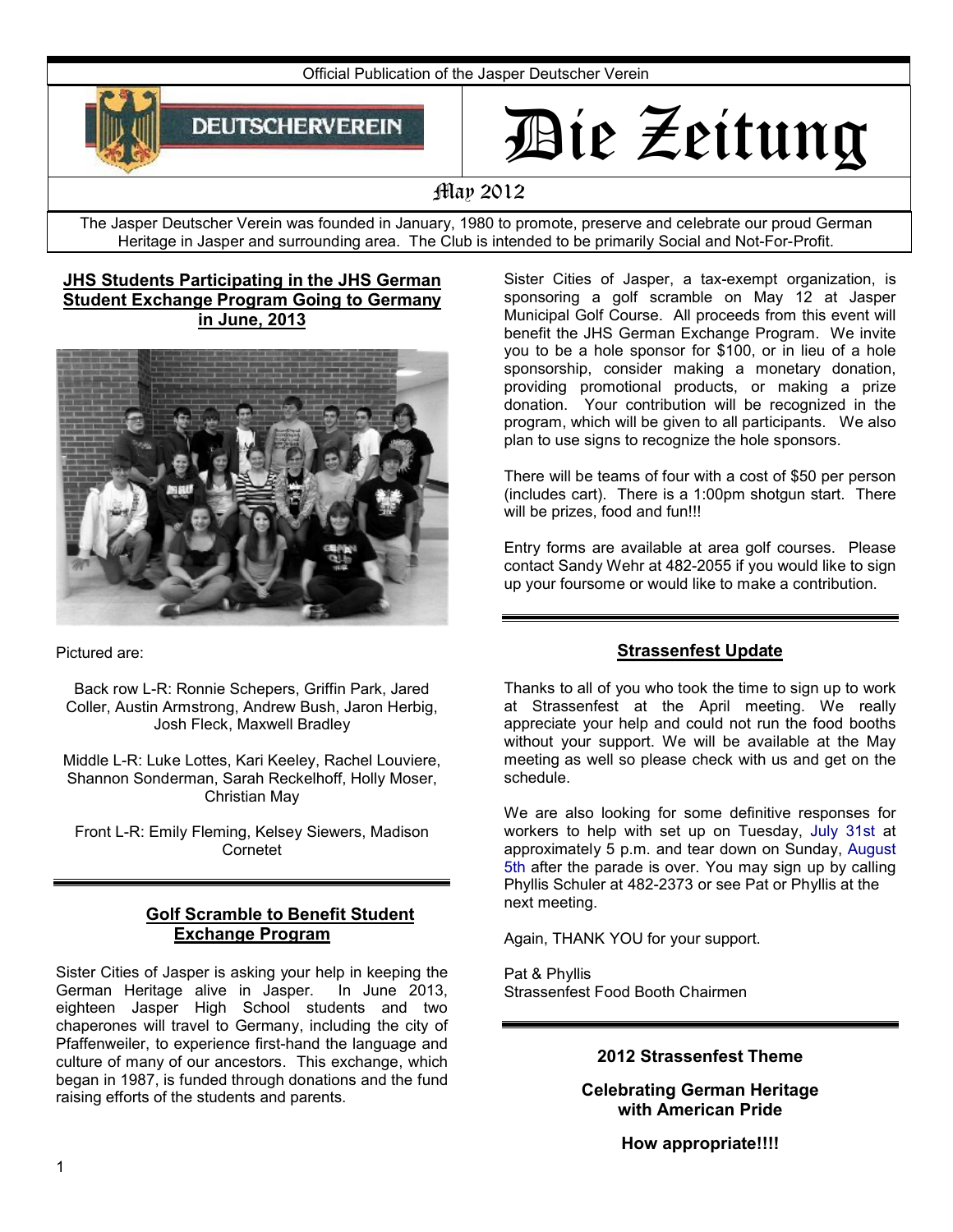## **From your German Club President**

It has been awhile since I have written an article for our newsletter.

I want you to know that this newsletter is just not for your officers but for anyone of you as well. If you have something you want to share with all the members, this is the way to do it.

You see, our attendance at the monthly meetings equal about 25% of our total membership - so 75% has to get the information about what is going on through the Herald newspaper or via this newsletter. So, let us know how we can serve you better.

My first priority as your President is to make and keep you happy!

You, all 480 member strong, are the Deutcherverein!

Without you there is no club.

I first became a member in 2007 and in 2009 I was a Vice President. I learned that the Presidents job is not easy - it all seems to rest on your shoulders.

I sure hope that I have brought to this club excitement, fun and good enough reasons for you to keep your membership going.

Let's all remember one thing - life is too short to not have fun and to be happy as often as you can!

So, with that being said, we are classified as a 'social club' so lets get fired up at our meetings - just like they do in Germany!

Singing, dancing, getting around to meet new members at our gatherings is what we must do.

Our May meeting is the last one until the September picnic (which by the way, we have a great picnic planned this year!).

Please come to the May meeting because there are things I would like to share that I cannot talk about in this newsletter.

We have plans!!!!!

See you May 17th!

Birnie Jeffries President

## **April Deutscher Verein Meeting**

The Jasper Deutscher Verein met Thursday April 19 at the VFW in Jasper.

President Birnie Jeffries opened the meeting by welcoming the 75 members and 3 guests present.

Rita Egler, Patti Goepfrich, and Barb Schmitt were at the welcome table. Phyllis and Pat Schuler were signing up members to work the Strassenfest booths. If you have not signed up yet, please do. We will need all the help we can get!

Sandy Wehr and Erin White were selling BR Bucks for the German Student Exchange Program for 2013. Margie Jeffries, Bridgette Jarboe, Lou Schaeffer, and Pat Dunkel assisted at the food table.

Birnie Jeffries led the club in singing Happy Birthday to the members and guests with April birthdays.

Bridgette had everyone stand for the Pledge of Allegiance and the singing of God Bless America. She then led the prayer before the meal which consisted of Cream of Broccoli Soup prepared by the VFW and salads and desserts supplied by the members.

The officers led the members in the toast "Ein Prosit." After the meal, Birnie continued the meeting. He presented information on a trip to Cincinnati in September. Details will be at the May meeting and also in The Herald.

He let the members know that the German Club Float is now the property of the Strassenfest Committee.

He encouraged members to sign up to work the food booths at the Strassenfest and also stressed the importance of the setting up on Tuesday evening before and especially the Sunday morning after.

He gave information on the September Picnic. It will be on Saturday, September 15th at the Jasper Outdoor Recreation . We are looking at a group called Hungry Man Band.

Birnie then asked Patti Goepfrich who represented Sister Cities of Jasper, Inc. and Sandy Wehr and Erin White who represented the German Exchange Program.

Patti introduced the Sister Cities new Officers and Board of Directors for 2012—2013. for approval by the members.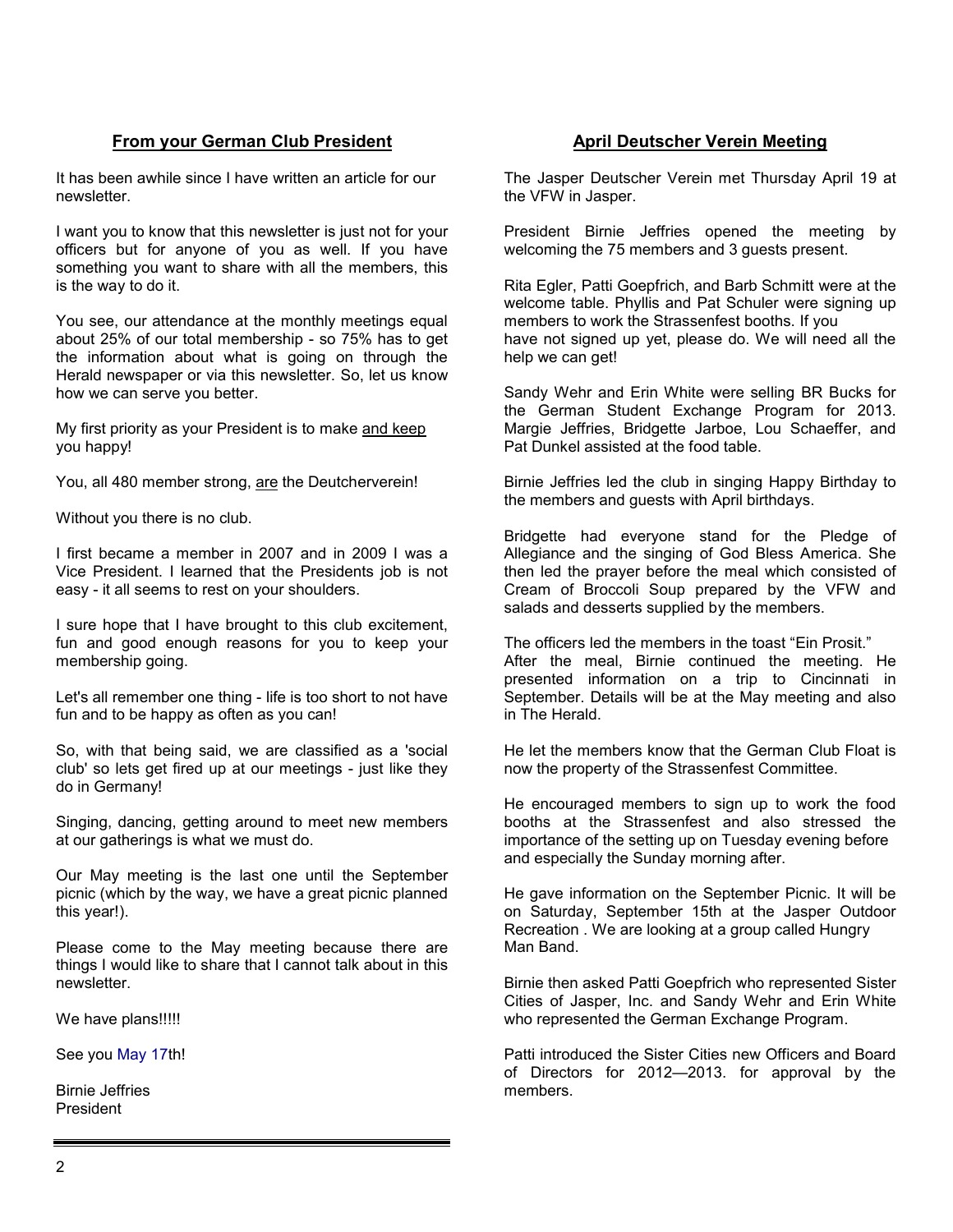Officers are: President Jim Gutgsell Vice President Nancy Eckerle Secretary Patti Goepfrich Treasurer Dave Kieffner

Board of Directors are: Alan Hanselman, Matthias Hilger, Stan Jochum, Tom Kieffer, Carolyn Mowat, Marlene Seger, and Sandy Wehr.

Jeff Lechner made the motion to approve and Pat Dunkel made second motion. The members approved.

Patti announced the Oktoberfest at the Schnitzelbank sponsored by Sister Cities of Jasper to benefit the Student Exchange Program. It will be on October 7.

More details will be in the newsletter and in The Herald.

She also announced the 14th annual German Heritage Dinner at the Schnitzelbank on October 9th. More information will also be in the newsletter and also in The Herald.

Sandy Wehr talked about the 2nd annual Golf Scramble sponsored by Sister Cities of Jasper for the German Exchange Program. It will be on Saturday, May 12th. Erin White, language teacher at JHS, talked about how well the enrollment is for the German classes at the school. She and Sandy thanked everyone for buying the BR Bucks. The drawing for the \$10.00 free BR Bucks was won by Ed Kreilein.

Barb held the drawing for the door prizes which were won by Rosemary Heim and Cliff Howard. The special prize drawing was won by John Luebbehusen and Fred Hollinden.

Birnie then led in the singing of "Edelweiss", then announced the program for the evening which were classical guitarists Kent and Mark Sparrow.

The next meeting will be Thursday, May  $17<sup>th</sup>$ , at the Jasper VFW. Entertainment will be the Recycled Teenagers. We will also have an open mike for questions pertaining to gardening and landscaping the members may have.

Members spent the rest of the evening socializing.

Submitted by

Barb Schmitt **Secretary** 

#### **Upcoming Event – Mark Your Calendars**

#### **Mai Deutscher Vereinsabend**

#### **At the Jasper VFW**

#### **Thursday, May 17, 2012**

#### **Recycled Teenagers**

6:00pm Doors Open

6:30pm Welcome and Call to Order

6:40pm Meal begins – Hot Dogs

A - P Bring Salads

#### Q - Z Bring Desserts

7:30pm Business Meeting

8:00pm Program will be Recycled Teenagers. You may pass the evening dancing to the songs of the Teenagers or playing your favorite card game.

You may also sign up for a work shift, or two, for the Strassenfest Food Booth or Pastry Stand.

\*\*\*\*\*\*\*\*\*\*\*\*\*\*\*\*\*\*\*\*\*\*\*\*\*\*\*\*\*\*\*\*\*\*\*\*\*\*\*\*\*\*\*\*\*\*\*\*\*\*\*\*\*\*\*\*\*\*

Any Program or Entertainment we may have will begin no later than 8:00 and last no longer than 9:30 for bigger performances. We are going to begin having prize drawings before the program so those who have to leave early or want to leave early, can do so. Not everyone likes the same thing; so they can stay or go as they wish.

#### **May 12, 2012**

**Golf Scramble - Sponsored by Sister Cities of Jasper, Inc. – Call Sandy Wehr at 482-2055**

#### **\*\*\*\*\*\*\*\*\*\*\*\*\*\*\*\*\*\*\*\*\*\*\*\*\*\*\*\*\*\*\*\*\*\*\*\*\*\*\*\*\*\*\*\*\*\*\*\*\*\*\*\*\*\*\*\*\*\***

#### **Strassenfest – August 2, 2012 – August 5, 2012**

**\*\*\*\*\*\*\*\*\*\*\*\*\*\*\*\*\*\*\*\*\*\*\*\*\*\*\*\*\*\*\*\*\*\*\*\*\*\*\*\*\*\*\*\*\*\*\*\*\*\*\*\*\*\*\*\*\*\***

#### **September 15, 2012**

**Family Picnic at the Jasper Outdoor Recreation Center**

**\*\*\*\*\*\*\*\*\*\*\*\*\*\*\*\*\*\*\*\*\*\*\*\*\*\*\*\*\*\*\*\*\*\*\*\*\*\*\*\*\*\*\*\*\*\*\*\*\*\*\*\*\*\*\*\*\*\***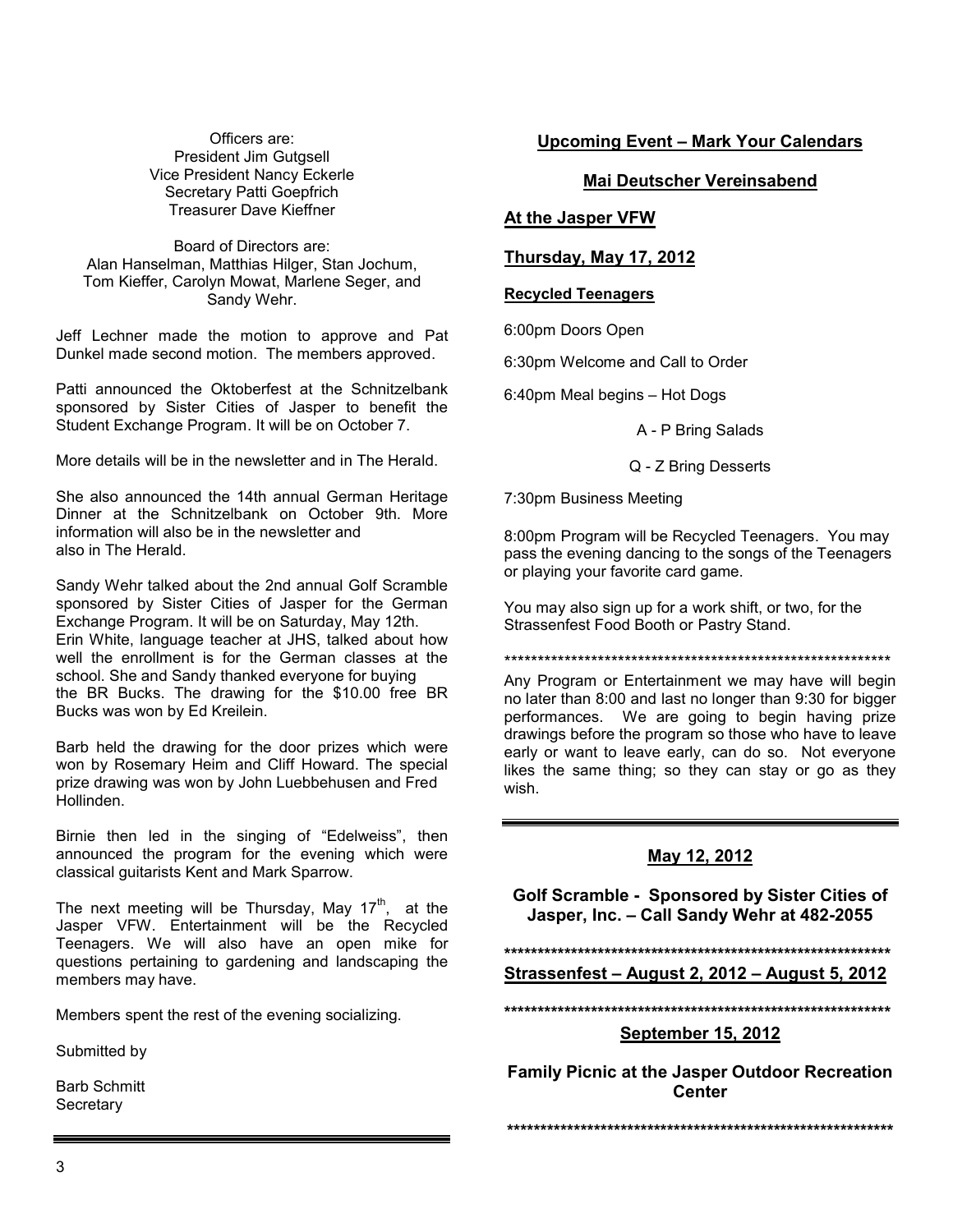## **October 7, 2012**

### **Oktoberfest - Sponsored by Sister Cities of Jasper, Inc. at the Schnitzelbank Restaurant**

#### **\*\*\*\*\*\*\*\*\*\*\*\*\*\*\*\*\*\*\*\*\*\*\*\*\*\*\*\*\*\*\*\*\*\*\*\*\*\*\*\*\*\*\*\*\*\*\*\*\*\*\*\*\*\*\*\*\*\***

## **October 9, 2012**

German American Day will be celebrated with German Heritage Dinner at the Schnitzelbank Restaurant. The 14<sup>th</sup> Annual German Heritage Award will be presented that evening.

## **Deutscher Verein Vests**

Thank you for the response for German Outfits.

Vera and Don Renner have a Lady's Small Vest and a Man's Medium Vest for sale for \$25 each. They can be reached at 482-4592.

Patti Goepfrich has two Men's Large-Extra Large Vests for sale for \$25 each. She can be reached at 482-4821.

Patti has also has a hat for sale.

Thanks!!!!!!!

#### **Sister Cities of Jasper 2011 Annual Activity Report**

- Abby Flick, daughter of Ron Flick of Jasper, visited her friend and former Sister Cities International Homestay Program school mate Sara Guenter in Staufen, Germany from December 27<sup>th</sup>, till January  $5<sup>th</sup>$ . While there she also returned to the village of Pfaffenweiler, four miles from Staufen, where her great-great-great grandfather, August Litschgi, was born!
- $\bullet$  On January 14<sup>th</sup>, The Jasper Partnership Commission Meeting took place at the Jasper City Hall. Mayor Bill Schmitt reappointed Vic Knies for the next three years as well as Stephanie Schmuecker, replacing Bob Steffe, who passed away in November 2010. The current Commission consists of Mayor Bill Schmitt, Secretary Lois Kuntz, Bob Dilger, Vice President Raymie Eckerle, President Matthias Hilger, Stan Jochum, Vic Knies, Kim Lottes and Stephanie Schmuecker.
- $\bullet$  On January 20<sup>th</sup>, Martina Eckert, co-founder of Sister Cities of Jasper Inc. passed away at 5:43pm at the age of 93 and burial took place the following Monday, January  $24<sup>th</sup>$ .
- On January 24<sup>th</sup>, Sister Cities of Jasper, Inc. Annual Board Meeting took place at the Schnitzelbank Restaurant. Present at meeting were Nancy Eckerle, Patti Goepfrich, Dan Gutgsell, Jim Gutgsell, Matthias Hilger, Dave Kieffner, Carolyn Mowatt, and Sandy Wehr. Jim Gutgsell was re-nominated as President and Nancy Eckerle as Vice President. Patti Goepfrich remains as Secretary and Dave Kieffner as Treasurer.
- On February  $4<sup>th</sup>$ , the Jasper High School German Exchange program had their annual Chili Supper at 5:30pm prior to the homecoming basketball game of the JHS team in the Jasper High School Cafeteria.
- On February  $8^{th}$ , Laura Lang, Homestay Student, Dr. Terry Brown, Former Homestay Student Host Father, and Patti Goepfrich interviewed on WITZ (local radio station) with Gary Lee to talk about the Sister Cities Homestay program, Laura's experiences, the challenges of finding host families and our eight applicants for this coming fall.
- On February  $18<sup>th</sup>$ , the City of Jasper's evaluation to turn the existing Coal Power Plant into using Miscanthus Grass for the production of electricity prompted communications with Pfaffenweiler's Energy and Environmental provider Badenova, into which the community of Pfaffenweiler recently invested 1.3 Million Euros. Badenova has an Innovation- and Ecology-Management team and through contacts with the "Agency for Improved Sustainable Utilization of Agricultural Grounds" (in short ANNA), helps guide the plantation of Miscanthus grass in the Rhine River Valley.

The leaders of the Jasper Power Plant team took the opportunity to educate themselves about the potential positive and negatives of a conversion like that.

On February 21<sup>st</sup>, Christoph Wolf, Owner of Weiss Surface Cleaning, from Niederrimsingen (about 10 miles northeast from Pfaffenweiler), came for a one week trip to Jasper, Kentucky and Ohio, to promote his Surface Cleaning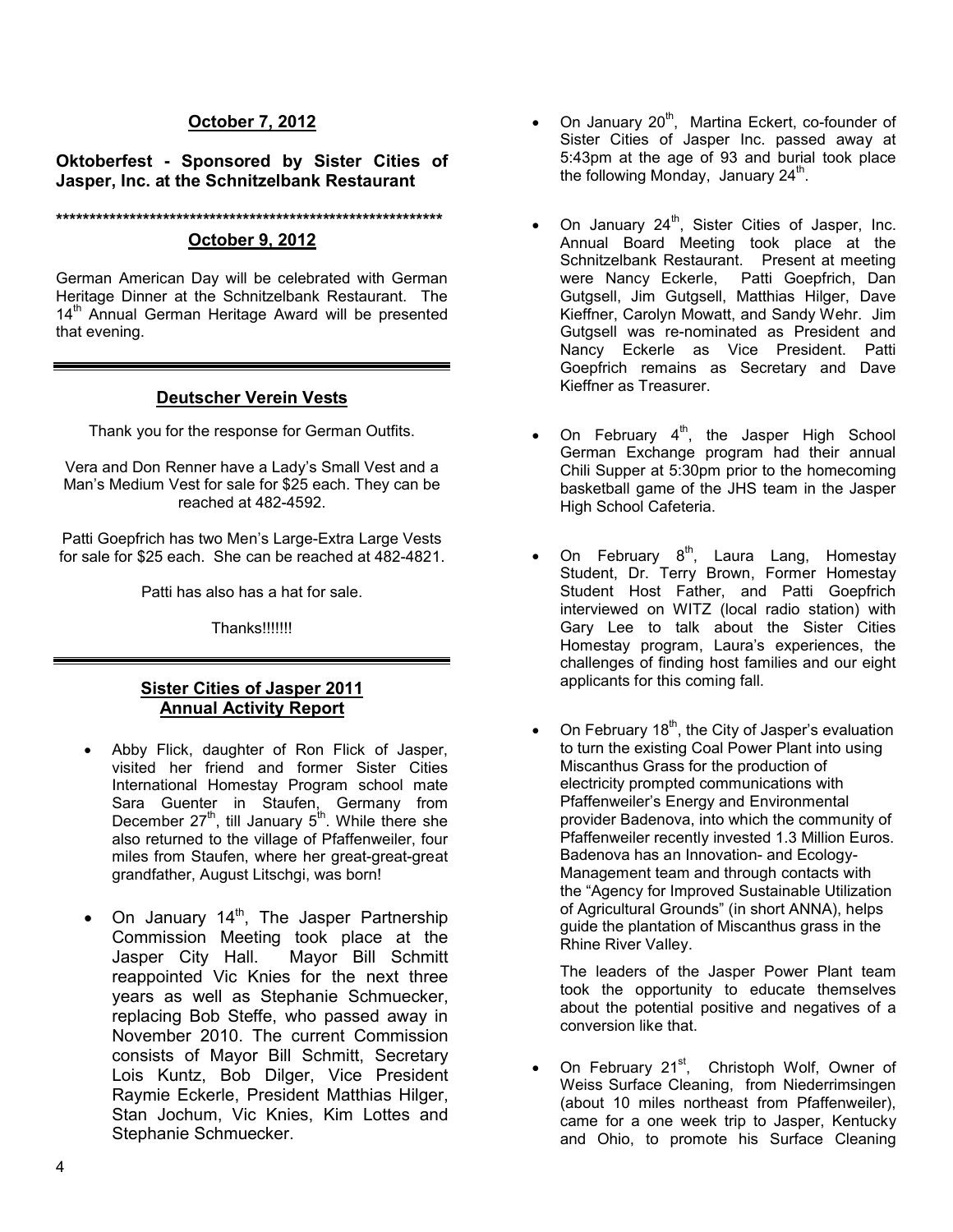equipment to the wood industry for improved quality output. The contact came about through contacts in Pfaffenweiler and Jasper.

On February  $22^{nd}$ , per the  $25^{th}$  anniversary meeting in Pfaffenweiler in 2010, the community of Pfaffenweiler held Partnership Commission Meeting development meeting. Discussions included the formal establishment of the committee, size, potential committee members, responsibilities etc.

One of the first order of business was finding Amanda Hilger from Jasper a summer job in Pfaffenweiler, discussions about the invitation from the Fairgrounds in Indianapolis for an exhibit about Indiana, USA and Germany relations, the upcoming Mayoral elections in Jasper in November and the current discussion about the Coal Power Plant in Jasper and Pfaffenweiler's energy provider Badenova.

- February-March Regine Harderer from Pfaffenweiler spent some weeks in Indianapolis with a local law firm to gain some more on the job experience in connection with her studies in Freiburg. She also visited family and friends in Jasper during her stay.
- On March 1<sup>st</sup>, Patti Goepfrich, Laura Lang and her host brothers Nick and Luke Ackerman joined the local TV channel 18 WJTS for an interview about the homestay program.
- April  $6<sup>th</sup>$  through April 21<sup>st</sup>, Teachers Anke Wenger and Andrea Friedel chaperoned 20 students from the Gymnasium of Poessneck, Germany, Thueringen, to Chicago and arrived at the Jasper High School on 4/8. Their Principal Steffen Heerwagen and his wife joined them as well and stayed with Stan and Gayle Jochum. A full program with school and local tours filled the three week schedule. All were hosted by their exchange partners in Jasper.
- On April 19<sup>th</sup>, the 25<sup>th</sup> anniversary gift from Pfaffenweiler to Jasper from last year's celebrations in Pfaffenweiler, arrived in Jasper and was opened at the Jasper Street Department and transferred to the City Hall for display.
- On April 20<sup>th</sup> to April 22<sup>nd</sup>, Professor Dr. Peter Gürth, retired forest officer in the Pfaffenweiler area and formerly in charge of the forest management of Pfaffenweiler, learned a lot about Jasper as Pfaffenweiler's sister city while

on the job. Now he is writing a book about German immigration to the USA for a German publishing company. His wife took necessary photos. They visited April  $20<sup>th</sup>$  to take tours of Jasper, interview various people and take pictures for their book.

- On April 25<sup>th</sup>, Sister Cities of Jasper met at 6:30pm at the Schnitzelbank to discuss the second Oktoberfest.
- On May  $8<sup>th</sup>$ , Tom Kiefer from Jasper stayed 10 days in Pfaffenweiler with relatives. He went to a first communion, two birthday parties, did some gambling in Baden Baden and some hiking in the mountains with Klaus.
- On May 15 to May 17, Anna Vonderheide, former exchange student from JHS visited her friends in Pfaffenweiler Marina Gimbel; she traveled with her parents Ellen and Dean, her grandmother, Ellen's sister and her family of five; Their complete trip was filled with fascinating family history research, exciting and surprising finds. Anna's mother Ellen wrote a huge report about the trip and all the family history findings and coincidences. While in Pfaffenweiler, Anna went to school with Marina and they received a great tour of Pfaffenweiler by Historian Eddy Weeger.
- On May 19<sup>th</sup> August  $2^{nd}$ , Amanda Hilger arrived in Pfaffenweiler for her summer job with Tax Accounting Firm Albert Keller in Pfaffenweiler. In a very moving farewell party on 7/22, members of the accounting firm said farewell to their new co-worker and friend. Albert Keller thanked Amanda for her engagement and enthusiasm, which gained the hearts of all colleagues in a hurry. Buergermeister Dieter Hahn praised in his statement the active relationship between the two towns, and was encouraged, that with Amanda they had a great "Prototype", which hopefully will gain us many more exchanges like this. Amanda stayed the two and a half months with her grandparents Baerbel and Franz Hilger.
- May  $27<sup>th</sup>$  The first Pfaffenweiler Partnership Commission Meeting in Pfaffenweiler took place at 2:30pm at the Rathaus Pfaffenweiler. It was the first meeting for the newly established commission in Pfaffenweiler, falling in line with the visit of Pfaffenweiler's "ambassador" to Jasper, Matthias Hilger. Board Members are Buergermeister Dieter Hahn, Michael Eckert, Bernhard Gehler, retired Buergermeister Fritz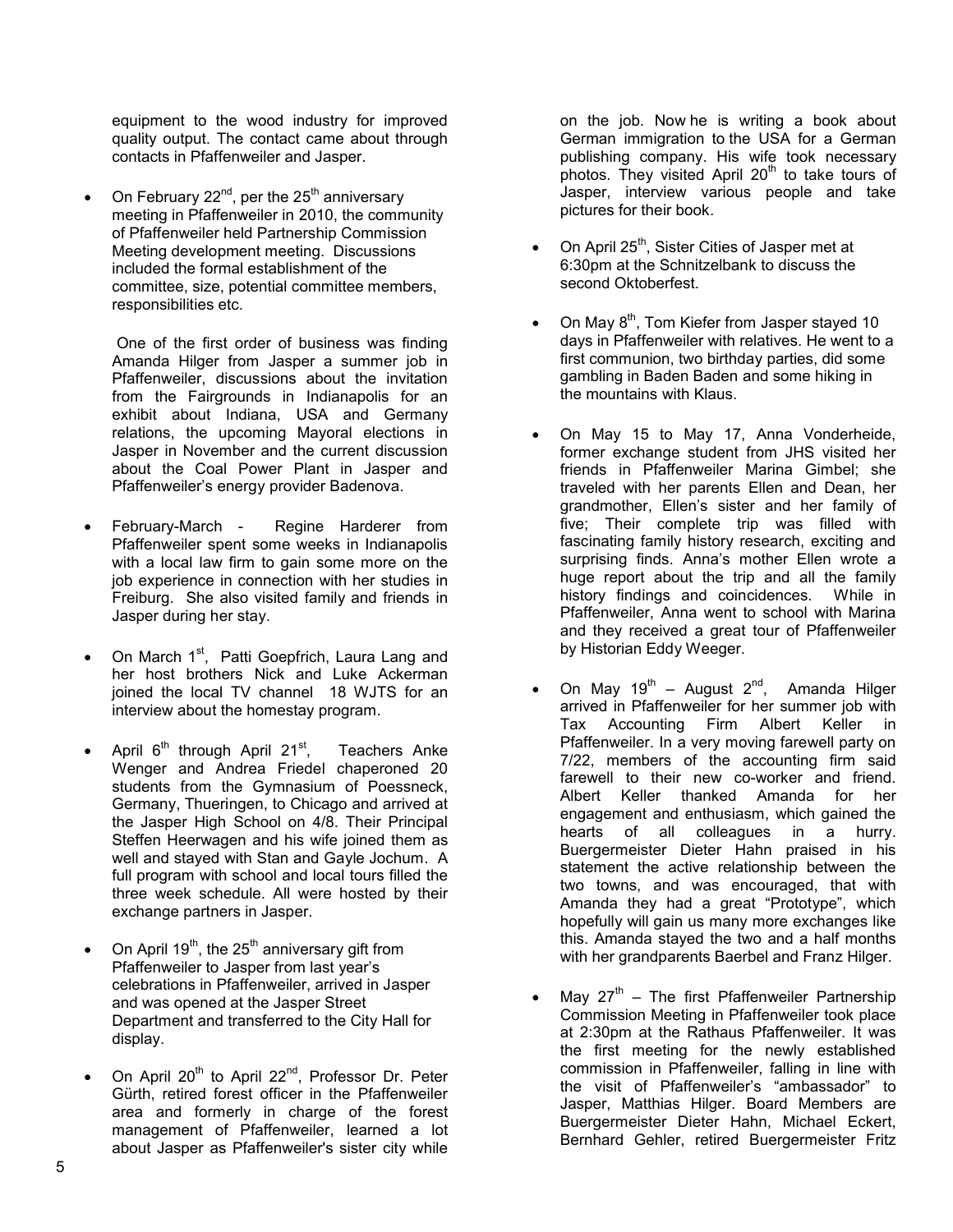Gutgsell, Franz Hilger, Karin Horst, Dominik Klein, Annika Marschall, Diana Treyer and Edmund Weeger.

 Also on May 27th - On rather short notice, Sagan Rudolph (daughter of Dave and Angie Rudolph from Ireland, IN), along with her sorority sisters from Indiana University Bloomington, IN, Jessica Grabowski, Rachel Naar and Kaity Weiland visited Pfaffenweiler 5/27 thru 5/29. The four young ladies received a personal tour of Pfaffenweiler by Archivist Eddy Weeger and visited the Rathaus and the Museum. Due to the short notice, Werner Kiefer stepped up and provided a place for them to stay at his Jaspis Hotel. Dominik Klein and Aileen Erhardt, both former one year full time students at the Jasper High School entertained the four during the remainder of their visist.

Note from Sagan after her visit in Pfaffenweiler: "I just wanted to write a short email to tell you our appreciation for everything in Pfaffenweiler. It was absolutely wonderful and even my friends not being from Jasper had a wonderful time. Dominik was a great guide for the festival and Aileen Ehrhardt took us all around and let us see more than we could have ever done ourselves. Werner Kiefer was amazing and our stay at the Jaspis was our best yet. Eddy Weeger did a great job showing us around. Thank you again for organizing everything. My friends want me to get married in Pfaffenweiler someday so we can all have a good reason to go back. Haha. Thanks, Sagan, Jess, Rachel, Kaity"

 May 29 – June 24 - The Jasper High School German Exchange Program went to Germany for the counter visit. First Staufen followed by a visit in Poessneck, ending up in Germany's Capitol Berlin. There were 16 students with chaperones Erin White and Sandy Wehr. Two of the students actually stayed in Pfaffenweiler while in the Staufen area. On May 31<sup>st</sup>, they had their Pfaffenweiler Day. After school they came to the Snail Valley for lunch. Unfortunately the tour of the town was canceled due to very heavy rains. However, Archivist Eddy Weeger took them on a long tour of the town's museum. In the evening their partner students and parents came all to Pfaffenweiler for an evening of grilling above the town of Pfaffenweiler at the Schützenhaus (Club House and Range of the Shooting Club).

May, 2011 – The thesis, "Envisioning a Twin: An Exploration of How Hannibal, Missouri, Could Benefit from Forming a Sister City Relationship"

written by Mary Leah Christmas was published and copies distributed to the Community of Pfaffenweiler, Jasper Public Library, Dubois County Museum, Mas Kade Center-Indy, and the IUPUI Library in Indy.

- Laura Lang departed Jasper on June 3rd, after a year at the Jasper High School through the Sister Cities International Homestay program. She stayed with Brian and Andrea Ackerman. A three page essay about her stay with multiple pictures was published 6/18/2011 in the Dubois County Herald by Kristen Schinagel, who followed her throughout the year in Jasper.
- June  $1<sup>st</sup>$  to June  $3<sup>rd</sup>$  Chad Eckerle, son of Eugene and Kathleen Eckerle visited Pfaffenweiler. He stayed with the Alexander and Karin Horst family. Bernie and Ingeborg Gehler organized various tours and events for Chad along with the Horst family. He is taking a graduate class about Sustainability in Industry and Technology with the Purdue School of Engineering and Technology in Indianapolis. Bernd Gehler took him to the TREA-Anlage in Eschbach a huge Recycling Center close to Pfaffenweiler. On Thursday the  $2^{nd}$  of June, Marco Eckerle hosted Chad and showed him the area. After Pfaffenweiler, Chad took the train to Munich for a couple of days, before visiting a seminar in Mannheim which included a plant tour of the latest VW Factory near Dresden, which features some of the most innovative energy usage in the world. He flew back again to the US on June  $12^{th}$ .
- June  $8<sup>th</sup>$  Dave and Brenda Buehler and two grandsons visited friends in Pfaffenweiler for a night, staying at the Jaspis.
- June  $4<sup>th</sup>$  June  $26<sup>th</sup>$  Olivia and Louis Gutgsell visited Olivia's former exchange partners in Pfaffenweiler and attended the Abitur Dance (School-Ball) for Annicka Marschall at the St.Ursula Gymnasium in Freiburg i. Brsg. Annicka spent a year in Jasper thru the Sister Cities International Homestay Program and was hosted by Jim and Louise Gutgsell. On June  $6<sup>th</sup>$ , they visited the Rathaus and met up with Buergermeister Dieter Hahn.
- June  $24^{th}$  July  $2^{nd}$  6/24 7/2 While the majority of the Jasper High School German Exchange Program departed Berlin, Germany on the  $24<sup>th</sup>$  to fly back to Jasper, Josh Temple, Wade Sermersheim, Miranda Buffington, Tom Reinsch, Alison Rominger and Alexander Hilger took the train back from Berlin to the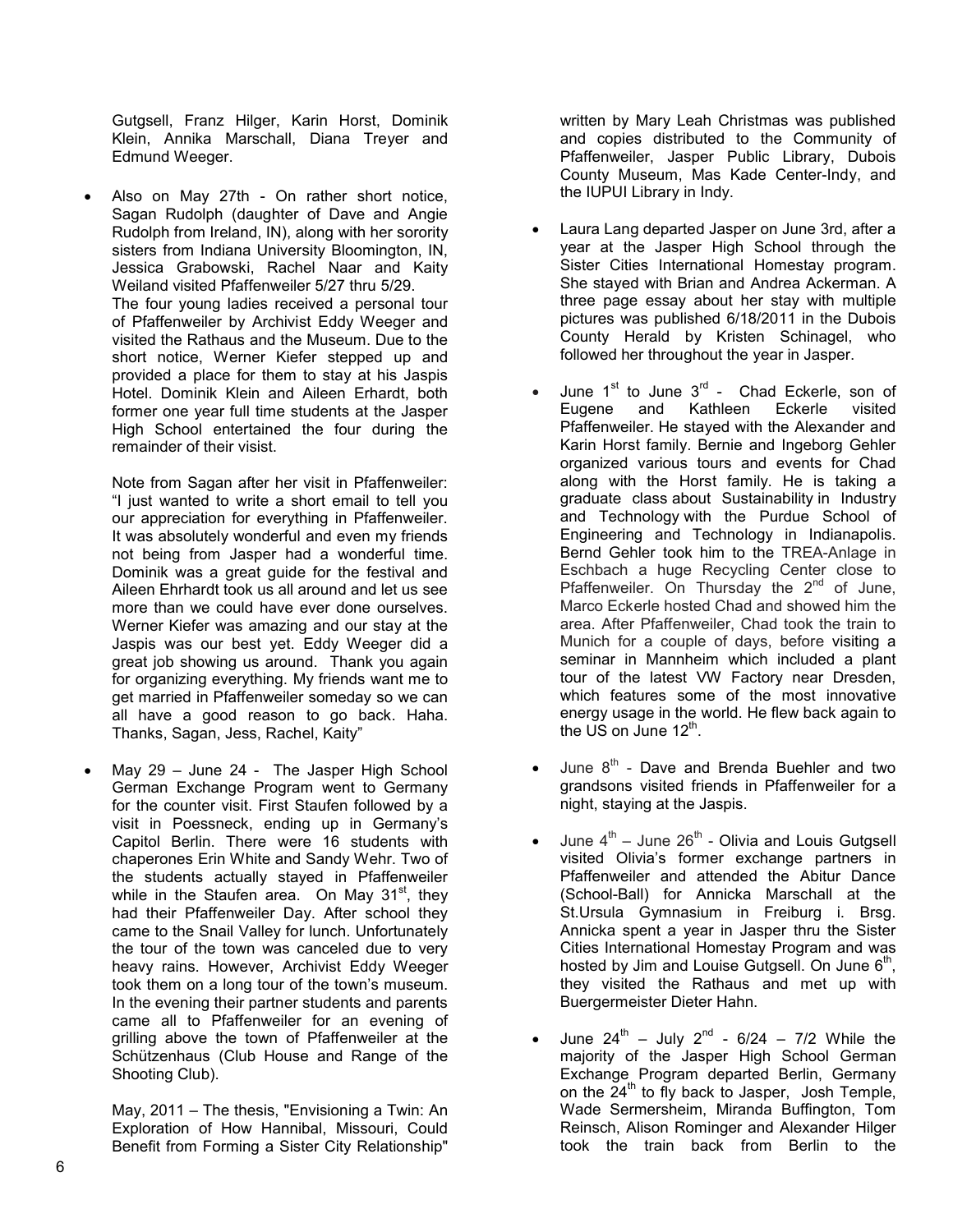Pfaffenweiler/Staufen area where they spent more than an additional week. Josh Temple, Wade Sermersheim and Alexander stayed with Alexander's grandparents Baerbel and Franz Hilger, Miranda Buffington and Tom Reinsch with Angelika and Julia Schenkel (Julia spent the first semester of the 2010/11 school year at the Jasper High School and lived with Reinsch Family). Alison Rominger stayed with family Doro and Gerhard Gutenkunst whose daughter Maja came to Jasper a few weeks later for the school year in August of 2011.

July  $9^{th}$  - In March of 2011, Justin Lassiter, son of Dale und Veronica Lassiter from Jasper, decided to pursue musical studies and contacted Pfaffenweiler, especially family friends Karin and Alexander Horst about a place to study at the University of Freiburg. He applied and was asked to come for an audition in July. The Rathaus in Pfaffenweiler and the Horst Family took the initiative and contacted friends and acquaintances to research the requirements for Justin to attend the University legally and provide him a path to the audition and his studies. While in Pfaffenweiler in July, he was hosted by Horst Family and various other families took care of him during his visit. Due to his lack of the German language, Pfaffenweier's Historian, Eddy Weeger, was able to help him with the entry exam. His hosts and new found friends taught him how to use the public transportation system of Germany, he played with the Batzenberger Winzerkapelle at various practices and events, toured various working places and the area.

On 7/27/2011, Karin Horst announced that Justin Lassiter from Jasper had passed all tests at the University of Freiburg to attend the Jazzand Rock-School in the fall.

Six weeks later on 9/12/2011 he started his first semester at the University of Freiburg to study Jazz, Rock and Guitar. This is very exciting for our partnership, because Justin is the first one ever to attempt such an order. Also, after 26 years of Sister City Partnership between Jasper and Pfaffenweiler it is the first time, that a Jasper resident, Justin Lassiter, resides in Pfaffenweiler for an extended time and to assure his status is legal, he was officially registered at the Rathaus on 9/14.

He had not learned the German language at the Jasper High School but took intense German lessons the first few months after his arrival, which his host mother Karin Horst line up for

him. She also arranged private guitar lessons for him besides his studies in Freiburg. In November he moved to family Michael and Andrea Loeffler in Ehrenkirchen. Their daughter spent the first semester of the 2011/12 High School here in Jasper and Justin's parents hosted her. Justin participated with the Batzenberger Winzerkapelle Pfaffenweiler and the Trachtenkapelle Hartheim, playing his horn.

On 12/23, Justin Lassiter came home from Pfaffenweiler for the holidays along with Silas Battisti from Pfaffenweiler. Silas Battisti is a friend of Marlena Loeffler, who stayed with Dale and Veronica Lassiter for the first semester of the 2011/12 Jasper High School year.

- July 15<sup>th</sup> Werner Kiefer and his sister Monika, her daughter Marika and her daughter Katharina from Pfaffenweiler arrived in Jasper for Tom and Glenda Kiefer's daughter's wedding on July 16. Tom Kiefer picked them up at the airport on July 15 at midnight and they departed on July the 25th. Werner and Monika went to Canada and Marika and Katharina went to Hawaii for another week.
- July 23<sup>rd</sup> Markus Schmitt, former JHS exchange student through the Faust Gymnasium Staufen and Dominik Klein, former Homestay exchange student from Pfaffenweiler, came to Jasper after a long trip along the complete East Coast of the US all the way down to Key West. They visited friends in Jasper and stayed with Kathy and Matthias Hilger.
- August 2<sup>nd</sup> Former Homestay Student Jana Ortlieb came back to Jasper to visit her host family Dr. Terry Brown for the wedding of their son Jeb (Jonathan Brown) in Indianapolis. She vacationed with the Browns until September  $7<sup>th</sup>$ .
- An Official Invitation was sent from Pfaffenweiler to Jasper's Mayor Bill Schmitt and Fire Chief Kenny Hochgesang to celebrate the  $75<sup>th</sup>$ anniversary of the Pfaffenweiler Volunteer Fire Department in June of 2012.
- Former Homestay Student Sonja Hueppe came for 2 weeks to visit friends with her family. She arrived with her husband Harry on August  $2<sup>nd</sup>$  in Chicago and spent a night with Jasper natives Maryellen and Jerry Steffe in St. John. Then they came to Jasper and spent time with her former host family from 1988 Eileen and Mike Helfter. She hadn't seen them since a short visit of hers in 1993. From August 18th till the 22nd she spent with her former exchange partner from 1986, Janet (Blessinger) Gleason, in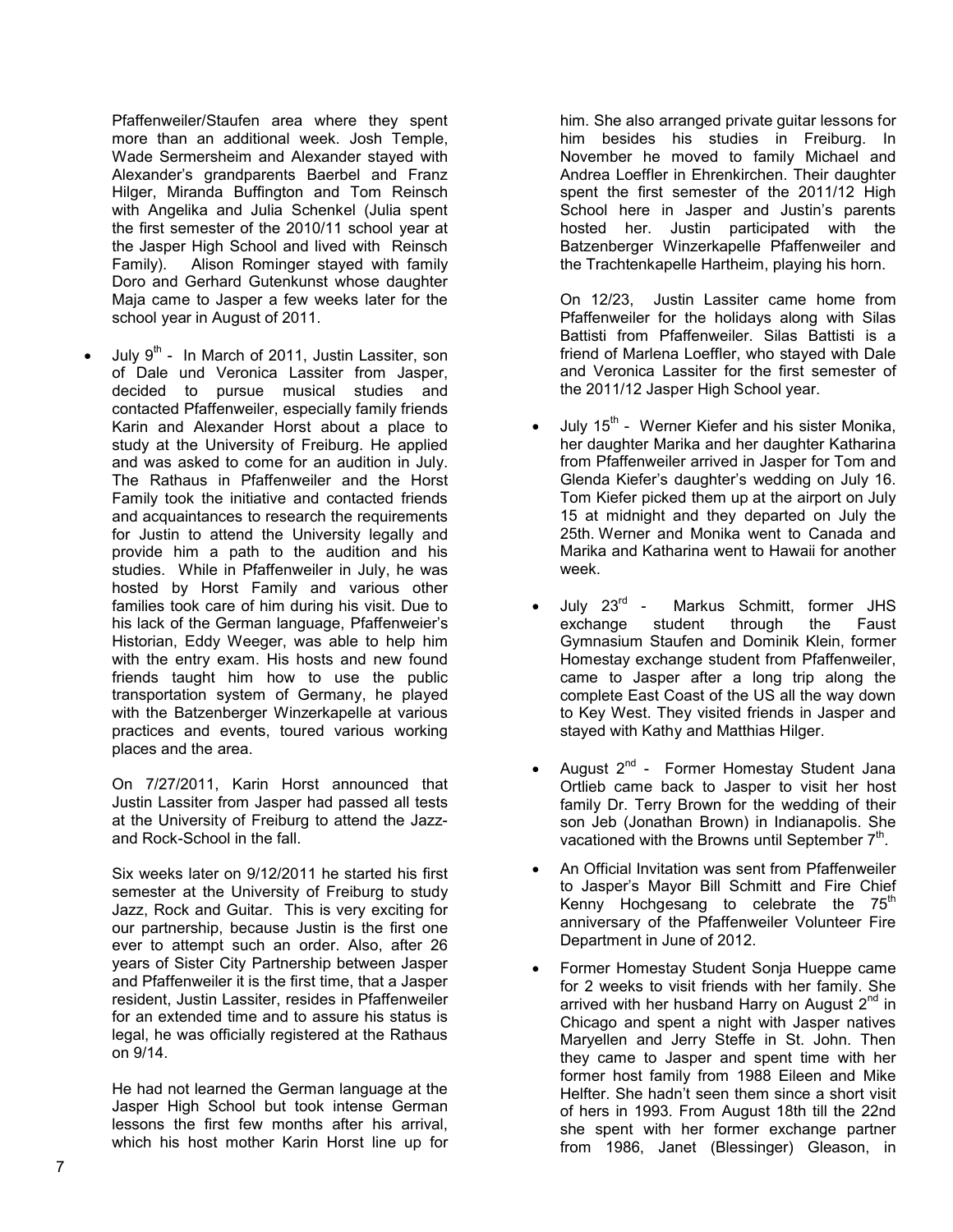Ballwin by St. Louis, MO. On August 22nd, they went back to Maryellen und Jerry Steffe in St. John, IN and flew back home to Germany on the 30th of August.

- August  $4<sup>th</sup>$  former Homestay student Sina Ehrhardt from Ehrenkirchen arrived to visit Jasper and all her friends until September  $7<sup>th</sup>$ . She stayed with the Hilger family;
- August  $6<sup>th</sup>$  Arrival of new group of Homestay students for the JHS School year; all host families went to the Louisville airport to pick them up, after they missed their flight from Detroit to Evansville and were re-routed to Louisville for a midnight arrival.

Maja Gutenkunst: Host Family: Christie and PJ Wessel; Welcoming Family: Tom and Patti **Goepfrich** 

Laura Knoebel: Host Family: Jerry and Michelle Buffington

Vanessa DeLeo: Host Family: Todd and Laurie Mehringer

Tim Ehrhardt: Host Family: Family Donald Vonneketter; Welcoming Family: Mike and Stacy Hanselman

Marlena Loeffler: Host Family: Dale and Veronica Lassiter

On August  $13<sup>th</sup>$ , an auction was held at the Hilgeman Auction House in Ferdinand, IN, 8 miles south of Jasper. Among the items was an 8ft tall clock which was made in Pfaffenweiler, Germany. The clock was given to Francis Eckert and Rosalia Elmlinger Eckert on their wedding day in 1821. They brought the clock with them in 1847 when they came to Jasper, Indiana. It was auctioned off along with a framed photo of the old Eckert home in Pfaffenweiler. The historic clock was purchased by their great, great granddaughter Linda Lubbers and her husband David of Jasper. They are keeping it in their family and preserving this incredible piece of history of Jasper.

Thank you so much Dave and Linda for assuring it will be preserved right here in Dubois County.

- August  $15<sup>th</sup>$  Sister Cities of Jasper Meeting to plan Oktoberfest 10/2;
- August  $29<sup>th</sup>$  Father John Boeglin and a friend visited Pfaffenweiler for a very quick two hour stop. They continued their journey to Einsiedeln, Switzerland, Innsbruck, Munich, Stuttgart etc. On Saturday 8/6, he celebrated the wedding of Werner Stüber's daughter in Wagshurst.
- A 23 head group from Jasper including Schnitzelbank Restaurant owner family Larry and Betty Hanselmann arrived for the Schneckenfest 9/2 for the Opening ceremony at 6pm; they were part of the opening festivities and were included in some more around the fest. They had left the USA on 8/25, visited Munich, the Herbstfest in Rosenheim, Salzburg, Innsbruck, Garmisch Partenkirchen and traveled through Switzerland to Pfaffenweiler.
- Kent Seger (formerly from Jasper) and Allan Miller along with two more friends visited the Pfaffenweiler Schneckenfest as well.
- September  $13<sup>th</sup>$  Pam and Sam Schatz from Santa Claus visited Pfaffenweiler and stayed with Willi and Marita Liesenfeld. The newly founded Partnership Commission of Pfaffenweiler lined the host family up for them.

E-Mail dated 9/28/2011 from Sam Schatz: "Pam and I had an outstanding vacation in Europe and especially our time in Pfaffenweiler, Germany. Marita and Willi were wonderful hosts and we greatly enjoyed the 2 nights we spent at their house (Sept 12th and 13th). Pfaffenweiler was beautiful and without your help and the German Club we may not have visited this area. We met the Mayor and Eddie at City Hall, viewed the museum with treasures from Jasper and received a bottle of 25th anniversary wine. Marita and Willi treated us to great German food (just like my Grandma cooked). We loved the tour of the Pfaffenweiler winery, vineyards and gardens, the Freiburg area and a former Monastery named St.Trudpert in Muenstertal built in the year 815. We also enjoyed the time spent relaxing and talking with Marita and WIlli on their back porch."

- September 29<sup>th</sup> Patti Goepfrich and Erin White promoted the Oktoberfest on 10/2 at the Schnitzelbank Restaurant with a radio interview with Gary Lee at WITZ. Oktoberfest is sponsored by Sister Cities of Jasper Inc.
- October 2<sup>nd</sup> Sister Cities of Jasper Inc. has their second Oktoberfest at the Schnitzelbank Restaurant; a special German buffet dinner is served, entertainment by the Jasper High School students, a silent auction and much more as are part of the afternoon. It is a fund raiser for Sister Cities of Jasper Inc. to support the many Sister Cities activities, including the Jasper High School exchange program.
- October  $6<sup>th</sup>$  German American Day was celebrated at the Schnitzelbank Restaurant. The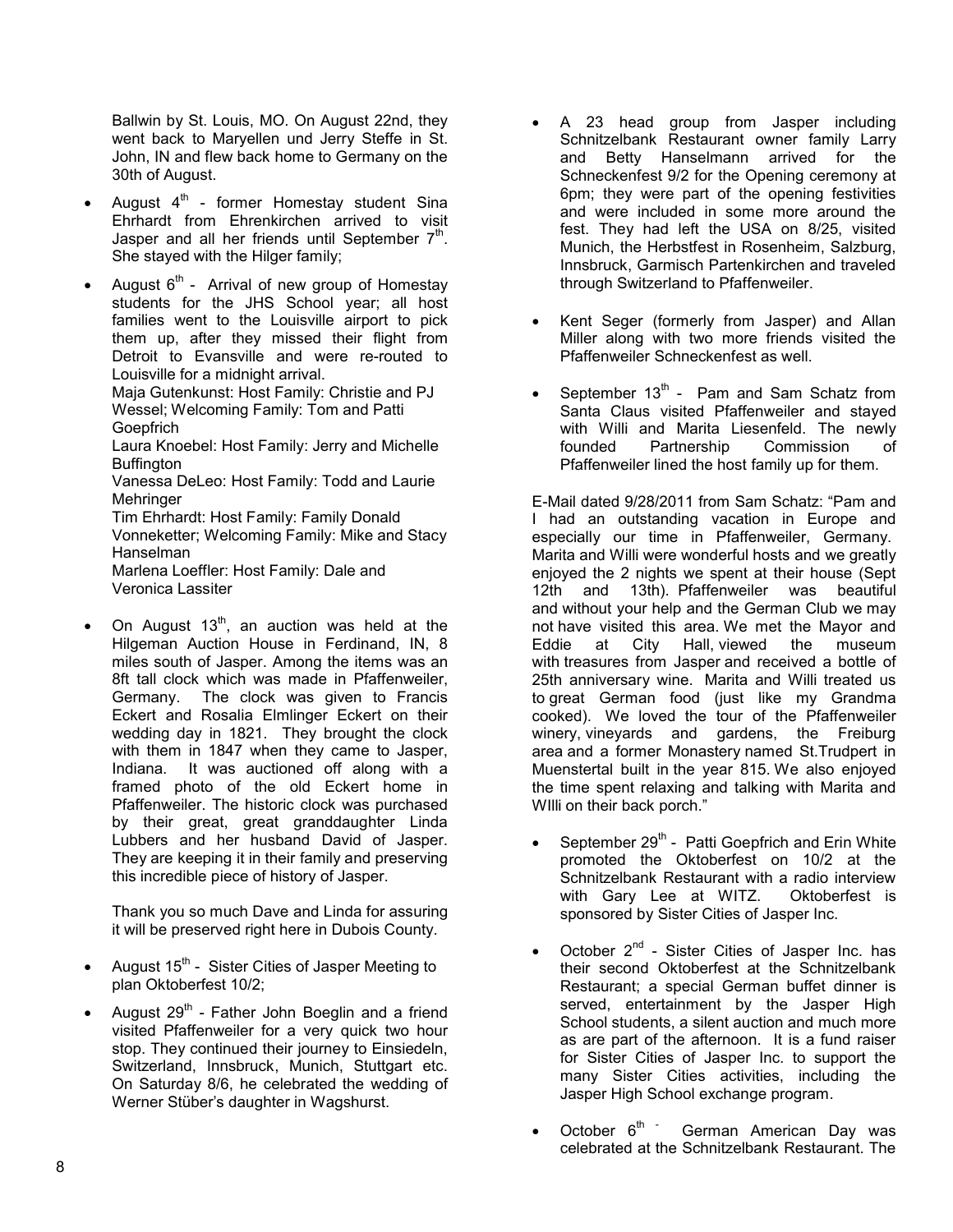$13<sup>th</sup>$  annual celebration is sponsored by the Jasper German Club, Jasper Partnership Commission and Sister Cities of Jasper. The essay winners from each county high school presented their essays and the  $13^{\text{th}}$  annual German Heritage Award was presented by Jim Gutgsell to Patti Goepfrich. (See November, 2012 DeutscherVerein newsletter for more details.)

October 11<sup>th</sup> - Juanita and John Glezen with daughter Angela Glezen and Toni and Terese Volz came to Pfaffenweiler to visit Bürgermeister Dieter Hahn.

Former Bürgermeister Fritz Gutgsell picked them up at the train station in Freiburg and took them on a tour through the City of Freiburg on the foothills of the Black Forest and continued in Pfaffenweiler. They stayed at the Jaspis with Werner Kiefer and continued their travels on Wednesday to Cinque Terre in Italy. The Glezens are close friends of Stan and Gayle Jochum from Jasper.

- November  $29<sup>th</sup>$  Sister Cities of Jasper Inc. Board Meeting took place at the Schnitzelbank Restaurant. Main topics review of past Oktoberfest, budget for 2012 and discussions on the Officers and Board Members for 2012.
- December  $27<sup>th</sup>$  Vanesa DeLeo departed from Jasper after only one semester at the Jasper High School. Personal reasons are the unfortunate reason for her decision to return home earlier instead of staying the full school year; her host parents Laurie and Todd Mehringer would have loved for her to stay for the remainder of the school year.
- Also on December  $27<sup>th</sup>$  Arrival of Tobias Fidler and Alisa Pfefferle for the second semester at the Jasper High School. Alisa will stay with Harry and Gabi Guensche and Tobias with Tim and Robin Collon.
- December  $29<sup>th</sup>$  An Open House took place for retiring Mayor of Jasper Bill Schmitt from 1-3pm at the Jasper City Hall. He created the Jasper Partnership Commission in 1997 to link the 2 City Halls better together. Prior to the Open House, Buergermeister Dieter Hahn, retired Buergermeister Fritz Gutgsell with wife Brigitte and several more individuals from Pfaffenweiler community made a surprise visit to Bill Schmitt and his wife, Carolyn, during the SKYPE session. Heinz Hueppe of Pfaffeneweiler played several songs on his trumpet for the occasion.

## **News from The Dubois County Suds Club**

The following is a slate of some of the activities of the Dubois County Suds Club for 2012. There are still some dates to be determined.

Even if you have no interest in learning how to homebrew, members of the Deutscher Verein are ALWAYS invited to stop by a meeting or event to simply enjoy some good beer! Thanks!

June 2 - Bloomington beer festival trip July 3 - 7pm - Snaps August 4 - Strassenfest Contest September 4 - 7pm - Snaps October 7 - Learn to Homebrew Day (location TBD) November 6 - 7pm - The Schnitzelbank December 1 - Holiday Party (location TBD)

Anyone wanting more information about the club is invited to call 630-8433 or attend a meeting.

Justin Rumbach

#### **Address Changes for Newsletters**

If a member has an address change, please notify Rita Egler at P. O. Box 15, Jasper, IN 47547-0015 or call her at 634-9068.

Any help you can give in maintaining postage costs is greatly appreciated!!!!

#### **German Heritage Day Program and German Heritage Award**

The 14th annual German American Day Program will be held on Tuesday, October 9th, at the Schnitzelbank Restaurant. Social hour begins at 6:00 pm with the Program beginning at 6:30 pm. The fourteenth annual German Heritage Award will be presented.

Past recipients of the German Heritage Award are Mary Jo Meuser, Claude and Martina Eckert, Dave Buehler, Linus and Sally Lechner, Joe and Irene C. Eckerle, Danny and Linda Wehr, Leo and Lora Lou Eckerle, the late Lowell and Joan Glendening, Dave and Janet Kluemper, Rafe and Phyllis Ackerman, Vic and Monica Knies, Gary and Rita Egler, and Patti Goepfrich.

Our program will be Kevin Manley, Jessica Beck and Whitney Hall of the Dubois County Visitors Center giving us an update on tourism information in Dubois County.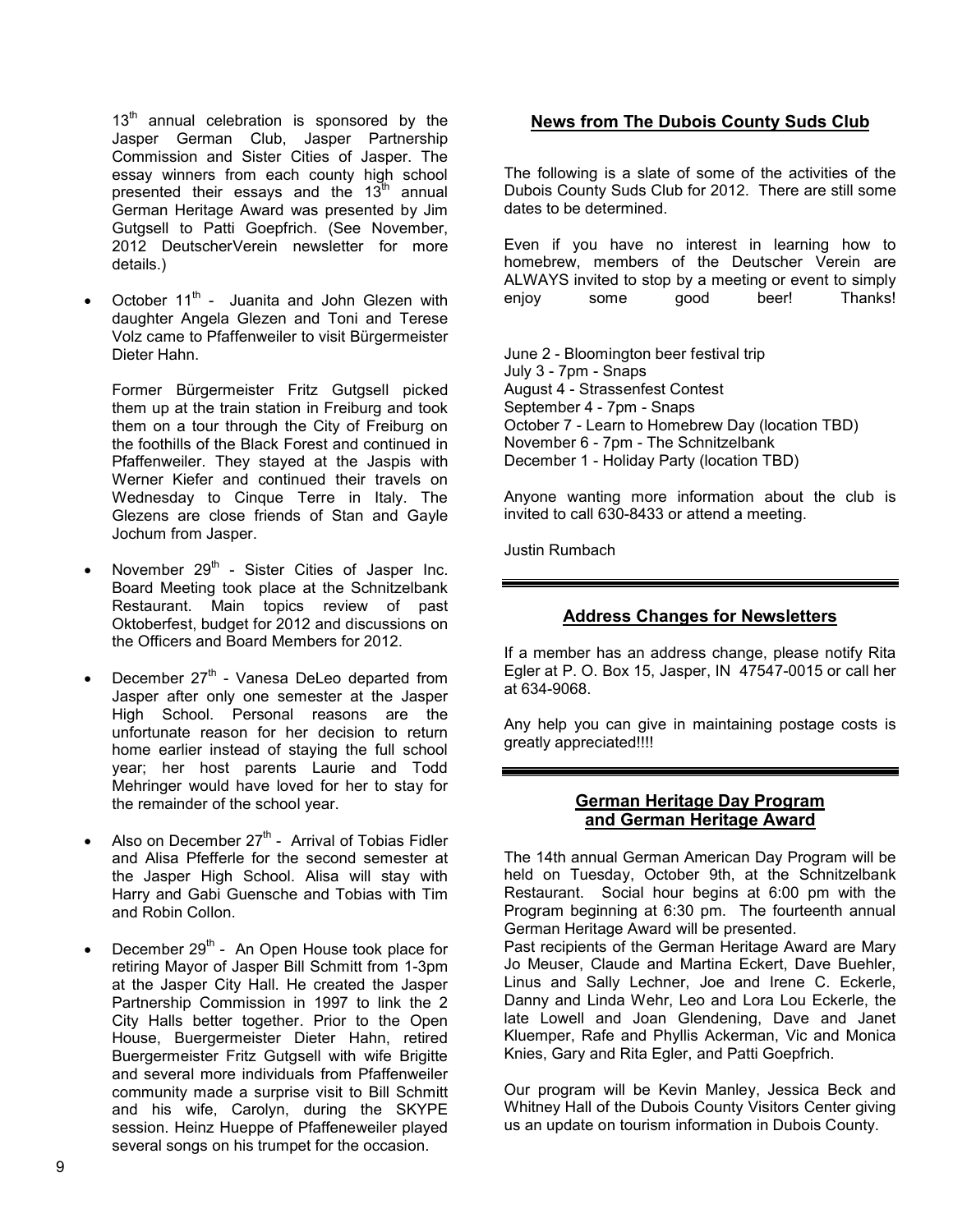Additional details of the German American Day Dinner and Program will be available after the Strassenfest.

#### **Sister Cities of Jasper Jasper Partnership Commission Jasper Deutscher Verein GERMAN HERITAGE AWARD**

"Honoring those who promote our German Heritage"

The annual German Heritage Award is presented to an individual or group who has contributed generously his/her or their time, talents or resources to maintaining, improving or building upon our German roots in Dubois County. Sister Cities of Jasper and the Jasper Partnership Commission created the award in 1999. The Jasper Deutscher Verein is sponsoring the award.

This recognition is open to all individuals, not just residents of the City of Jasper, who give what they can in order to make a difference.

Because the efforts of these individuals are sometimes known only to a few, a nomination will recognize the work of those who generously support our German Heritage.

A committee, consisting of the Presidents of the Jasper Deutscher Verein, Sister Cities of Jasper, and the Jasper Partnership Commission, will judge all nominations. The Presidents will present the German Heritage Award during the German American Day Dinner celebration on October 9th at the Schnitzelbank.



The nominee must be an individual or group, nominated by any individual or group. Please submit the official form (copy is accepted), along with the following:

- 1. A letter of up to one page listing your reasons for the nomination.
- 2. A biography, up to two pages, listing the service or efforts of the nominee.
- 3. Mail or deliver your nomination to: Jasper Deutscher Verein

German Heritage Award P.O. Box 15 Jasper, IN 47547-0015

\*\*\*\*\*\*\*\*\*\*\*\*\*\*\*\*\*\*\*\*\*\*\*\*\*\*\*\*\*\*\*\*\*\*\*\*\*\*\*\*\*\*\*\*\*\*\*\*\*\*\*\*\*\*\*\*\*\*\*\*

## **Nomination for the 2012**

## **German Heritage Award**

| Relationship to nominee: |  |
|--------------------------|--|

Nominee's service is: voluntary / paid (circle one)

> **(Remember, nominations need to be postmarked to**

\_\_\_\_\_\_\_\_\_\_\_\_\_\_\_\_\_\_\_\_\_\_\_\_\_\_\_\_\_\_\_\_\_\_\_\_\_\_\_\_\_

**German Heritage Award, P. O. Box 15, Jasper, IN 47547-0015,**

**by September 4, 2012)**

**Endowments at the**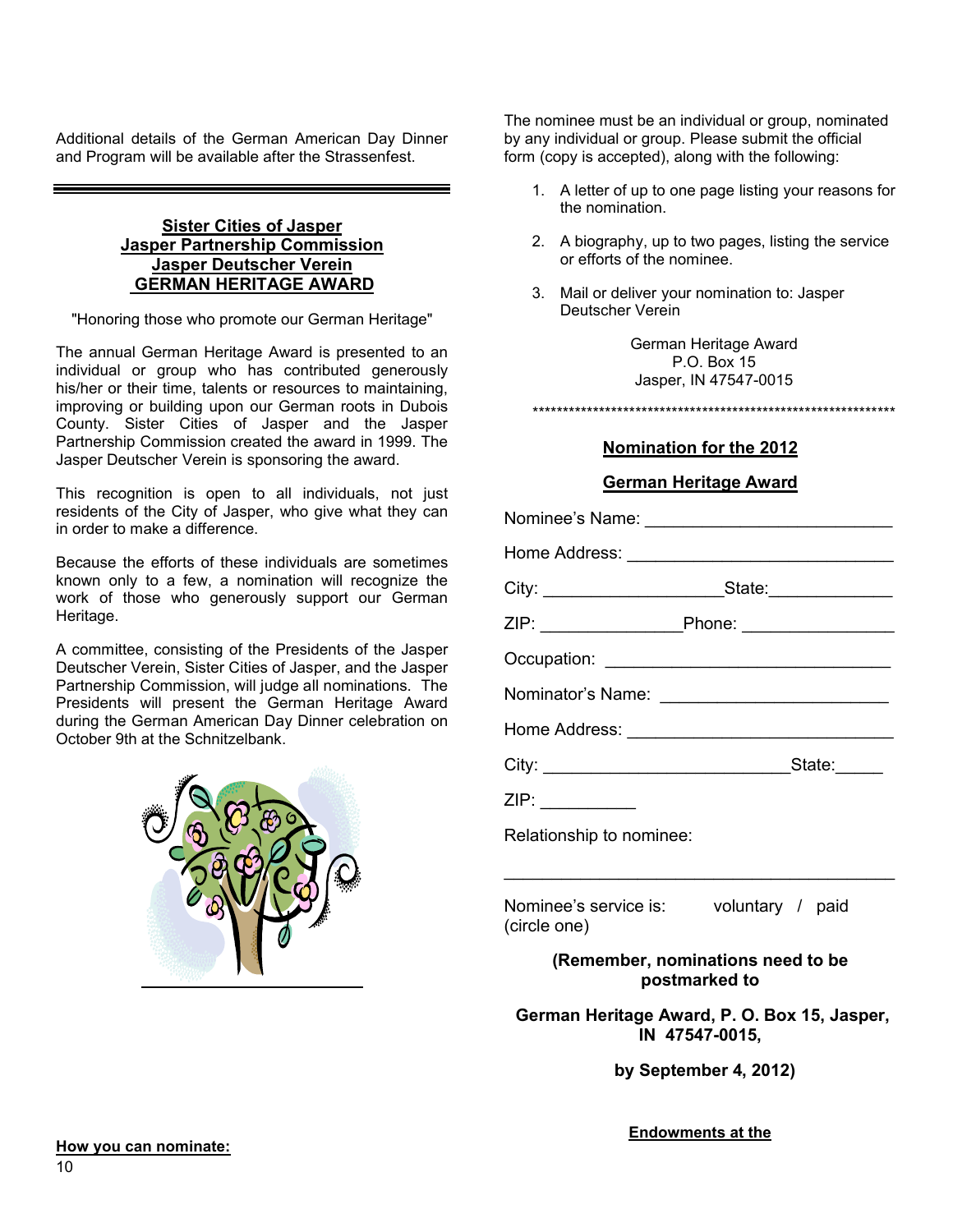#### **Dubois County Community Foundation**

#### **Jasper Deutscher Verein (German Club) German Heritage Endowment**

A donor-advised endowment to benefit generations in ensuring that our German heritage is preserved and enriched in Jasper and Dubois County.

#### **Claude and Martina Eckert Sister Cities Endowment**

A designated endowment to provide support to Sister Cities of Jasper, Inc. to support the Jasper/Pfaffenweiler relationship.

A gift to the Jasper Deutscher Verein (German Club) German Heritage Endowment or to the Claude and Martina Eckert Sister Cities Endowment is a wonderful way to remember that special someone. A gift in honor of someone or in memory of someone may be given. The Dubois County Community Foundation will send a letter of acknowledgment to the individual being honored or to the family of someone being remembered. Send your gift along with the appropriate information to the Dubois County Community Foundation, P. O. Box 269, Jasper, IN 47547-0269. Envelopes are also available at the greeting table at each club meeting.

Enclosed is my gift of \$

to the  $\blacksquare$ 

(Please specify appropriate Endowment)

\_\_\_\_\_\_\_\_\_\_\_\_\_\_\_\_\_\_\_\_\_\_\_\_\_\_\_\_\_\_\_\_\_\_\_\_\_\_\_\_\_\_\_\_\_

\_\_\_\_\_\_\_\_\_\_\_\_\_\_\_\_\_\_\_\_\_\_\_\_\_\_\_\_\_\_\_\_\_\_\_\_\_\_\_\_\_\_\_\_\_

Name: \_\_\_\_\_\_\_\_\_\_\_\_\_\_\_\_\_\_\_\_\_\_\_\_\_\_\_\_\_\_\_\_\_\_\_\_\_\_\_

Address: \_\_\_\_\_\_\_\_\_\_\_\_\_\_\_\_\_\_\_\_\_\_\_\_\_\_\_\_\_\_\_\_\_\_\_\_\_

City/State/Zip: \_\_\_\_\_\_\_\_\_\_\_\_\_\_\_\_\_\_\_\_\_\_\_\_\_\_\_\_\_\_\_\_\_

I want my gift to be in memory of / in honor of:

Please acknowledge my gift to:

Name: \_\_\_\_\_\_\_\_\_\_\_\_\_\_\_\_\_\_\_\_\_\_\_\_\_\_\_\_\_\_\_\_\_\_\_\_\_\_\_

Address: \_\_\_\_\_\_\_\_\_\_\_\_\_\_\_\_\_\_\_\_\_\_\_\_\_\_\_\_\_\_\_\_\_\_\_\_\_

City/State/Zip: \_\_\_\_\_\_\_\_\_\_\_\_\_\_\_\_

#### **Sister Cities "Peace Through People"**

Sister Cities of Jasper, Inc. was founded in 1985 to exchange cultural and civic ideas, and student exchanges with foreign countries thereby creating good will and broadening educational opportunities. Sister Cities of Jasper also raises funds to help support JHS students participating in the German foreign student exchange program

The next class of students will travel to Pfaffenweiler, Germany and to Poessneck, Germany again for one month in June, 2013.

If any Deutscher Verein member would like to personally contribute to this very worthy cause, your contribution would be very much appreciated.

Sister Cities of Jasper, Inc. is exempt from the Federal income tax under section 501(c) (3) of the Internal Revenue Code. Thus, donees may deduct their charitable contributions to this organization as proved in the section 170 of the IRS Code.

Checks should be made payable to Sister Cities of Jasper, Inc. and sent to Jim Gutgsell, President, Sister Cities of Jasper, C/O Furniture Components, Inc., P. O. Box 593, Jasper, IN 47547-0593.

**REMEMBER TO SIGN UP FOR A SHIFT OR TWO** 

## **AT ONE OF THE BOOTHS, FOOD OR PASTRY,**

### **SPONSORED BY THE JASPER**

#### **DEUTSCHERVEREIN AT THE**

## **STRASSENFEST. CALL PHYLLIS SCHULER AT**

**482-2373.**